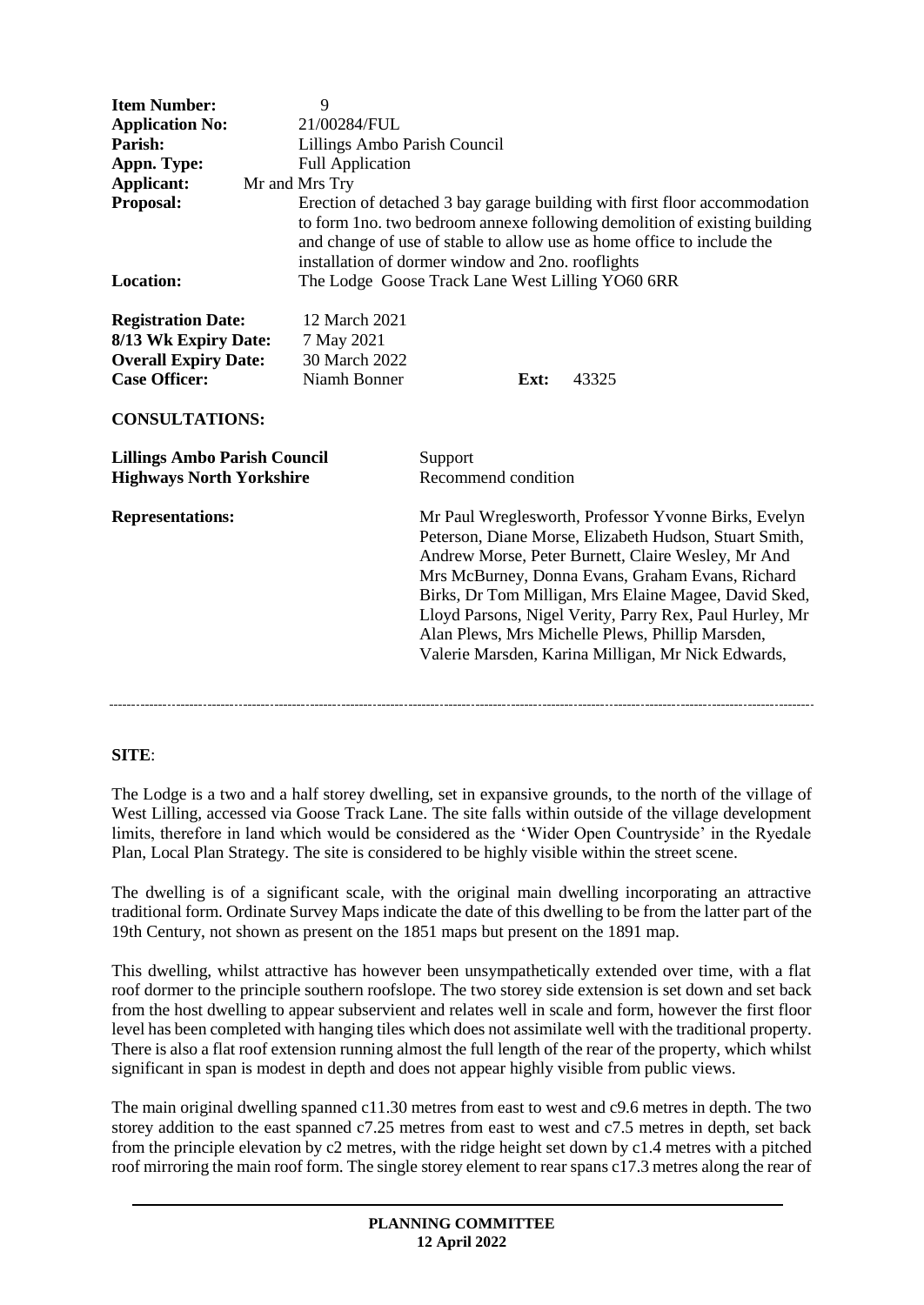the dwelling c2 metres in depth from the rear elevation.

Functional amenity space is located to the rear of the property where parking is undertaken and garaging is present. The existing garage spans c6.5 metres x 11.9 metres in footprint, with a maximum height of 3.84 metres to the ridge and c2.25 metres to the eaves. More formal garden space is present to the west and south including a high status approach to the dwelling via an avenue style driveway and a tennis court. A traditional former stable building is also present to the north west of the dwelling within the garden space. Agricultural land also falls within the ownership of the site to the north and west.

West Lilling is characterised by traditional residential development, with a strong pattern of traditional roadside cottages. The Lodge, sited to the north of the village represents in architectural terms a higher status dwelling within the village.

# **PROPOSAL:**

This proposal seeks planning permission for the erection of detached 3 bay garage building with first floor accommodation to form 1no. two bedroom annexe following demolition of existing building and change of use of stable to allow use as home office to include the installation of dormer window and 2no. rooflights

A significant level of negotiation has been undertaken with the Planning Agent on the concurrently pending scheme (21-00925-FUL) and amendments have been submitted for both applications.

This has been subject to formal reconsultation with the Parish Council. In advance of formal neighbour reconsultation a number of letters of correspondence were received. All neighbours who had not made comments by that stage on the revised plans were then formally reconsulted on the scheme in March of 2022 and this period has concluded.

The amendments to this application include the repositioning of the proposed garage/annex building and limited amendments to its appearance. The proposed garage annex building would span 7.988 metres x 13.5 metres in footprint, with a pitched roof design with an overall roof height of 6.665m. This would be completed with brick and slate roof tiles. The building would now be positioned so that the principle front elevation is orientated south eastwards, at a distance of c3.8 metres and c13.35 metres from the northern and eastern boundaries of the domestic curtilage respectively. The plans indicate the proposed garage/annex in the context of the scheme for the replacement dwelling proposed for the separate application (21/00925/FUL.)

The proposed stable building to be converted would no longer include a proposed dormer window at first floor level and the shower room has been omitted, but mezzanine storage would remain above and a WC would be present. This would incorporate the installation of new rooflights.

On the 4th April 2022, a request for a minor amendment to the description has been made to the Planning Agent/Architect, to better reflect the amendments made to the proposed office building, omitting the dormer and including 4no. rooflights on the proposed home office building. No response has been received in advance of the agenda being published and Members will be updated on this point. This relates to only a very minor amendment to tally with the submitted plans and would not require any readvertisement.

# **HISTORY:**

21/00925/FUL: An application for the erection of 1no. detached six bedroom dwelling following the removal of 1no. detached six bedroom dwelling is currently under consideration.

21/00561/FUL: Erection of steel framed building for storage of garden equipment following demolition of existing timber shed. Approved.

3/78/18/PA Extension to dwelling to form additional study and utility room areas, toilet and breakfast room at The Lodge, Gilling. Approved.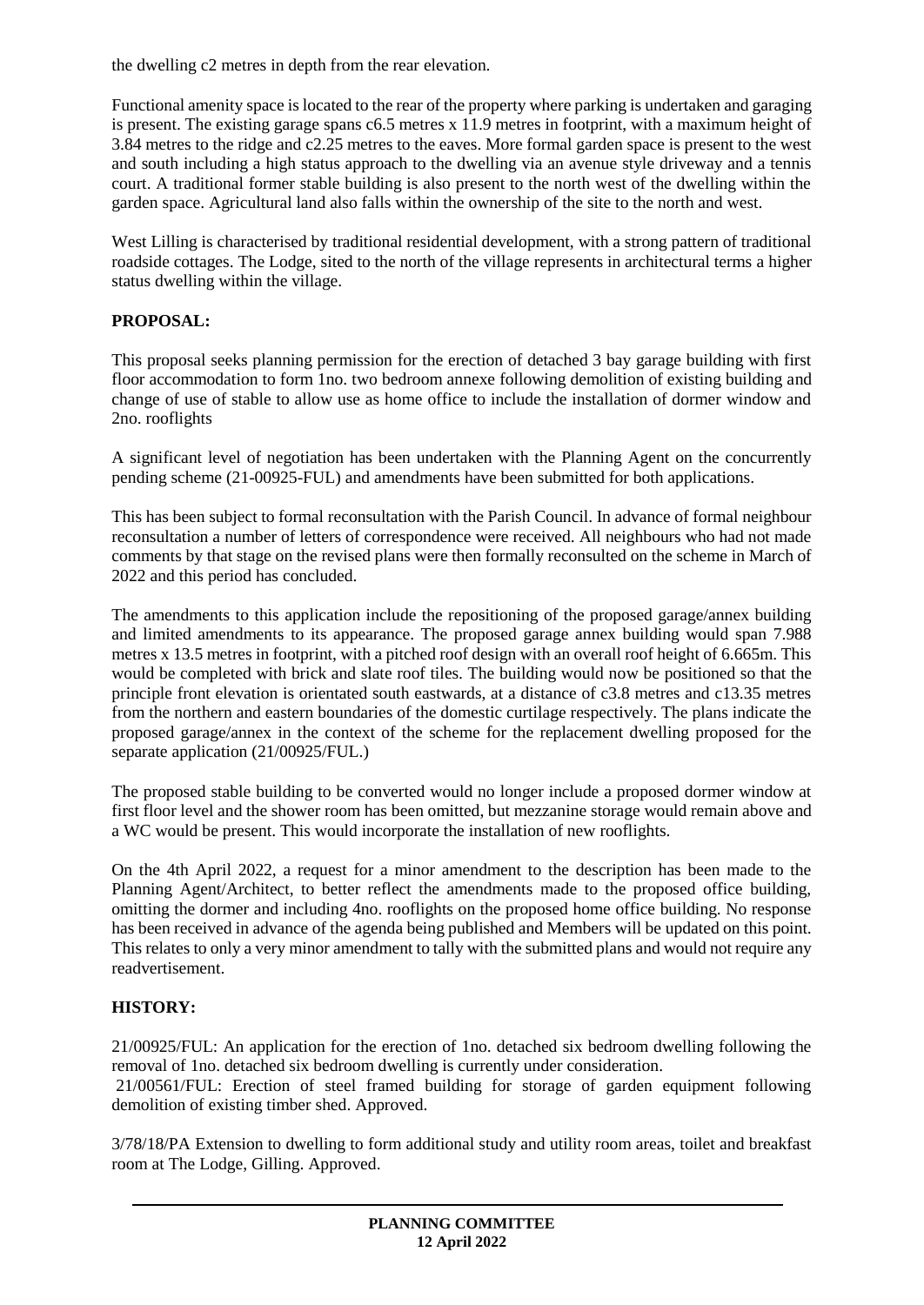3/119/54/PA Alterations and demolition of existing outbuildings, construction of 2 garages and the erection of a brick wall at, The Lodge, Lilling, York. Approved

## **POLICIES**

Local Plan Strategy -Policy SP1 General Location of Development and Settlement Hierarchy Local Plan Strategy - Policy SP16 Design Local Plan Strategy - Policy SP20 Generic Development Management Issues Local Plan Strategy - Policy SP21 Occupancy Restrictions National Planning Policy Framework National Planning Practice Guidance

#### **REPRESENTATIONS**:

The Parish Council did not respond to the original consultation request dated 17th March 2021.

The Parish Council confirmed they recommend approval of the scheme in a consultation response dated 23rd March 2022 in which they noted "The Parish Council supports this planning application."

26 Letters of support have been received in relation to the scheme between 17th February 2022 and 7th March 2022. These are available for Members to review in full on the planning file on the Public Access. These incorporate the following summarised points and each of the 26 responses specifically referenced both this application and 21-00925-FUL. Therefore some of these responses relate more specifically to the application for the replacement dwelling.

- Support the demolition of the existing house and replacement with the proposed scheme, including new garage and home office
- House requires updating to modern standards in an economic way, was built at a time where no thought to sustainability was given. This will provide a sustainable family home.
- I have been in the home and seen the extent of the deterioration especially the damp throughout the property and in my opinion starting again is the only option….Such is the state of the property, I cannot understand how you expect a family with young children to continue to live in.
- Current extension is poorly executed and not in keeping with the main house. The interior has no redeeming features. No other family would buy that house on that plot without having the wish to write again. The mismatch between the quality of the house and the setting unusual.
- The property is not in a Conservation Area, nor listed.
- The proposal due to its form, design and scale would not change the character of the village nor look out of place, but would result in an enhancement of the immediate setting, whilst respecting the past.
- The design would be visually unobtrusive, unpretentious and appropriate to the nature of the village, as well as respectful and characteristic. It would also fit with the local architecture of Sheriff Hutton.
- Continued use of distinctive white colour commended.
- The proposal will result in more energy efficient design.
- The village has suffered from planning agreeing to other structures not in keeping for the village.
- The plans would ensure that a similar buildings of stature would continue the landmark at that very important corner of the village known as the 'Lodge, the big White House.'
- Request outside lighting is not intrusive due to dark sky location.
- Request large trees are preserved as much as possible.
- Would provide a long term home for a member of the community and local business man.
- Cannot understand the delay
- Strongly opposed to the property been replaced with contemporary, modern design….something out of keeping with the village like the unit referenced on application 20/01120/MFUL (Cornborough Road) which I understand you are pushing as an example of what you wish to see any replacement dwelling for the Lodge to take reference from... Struggle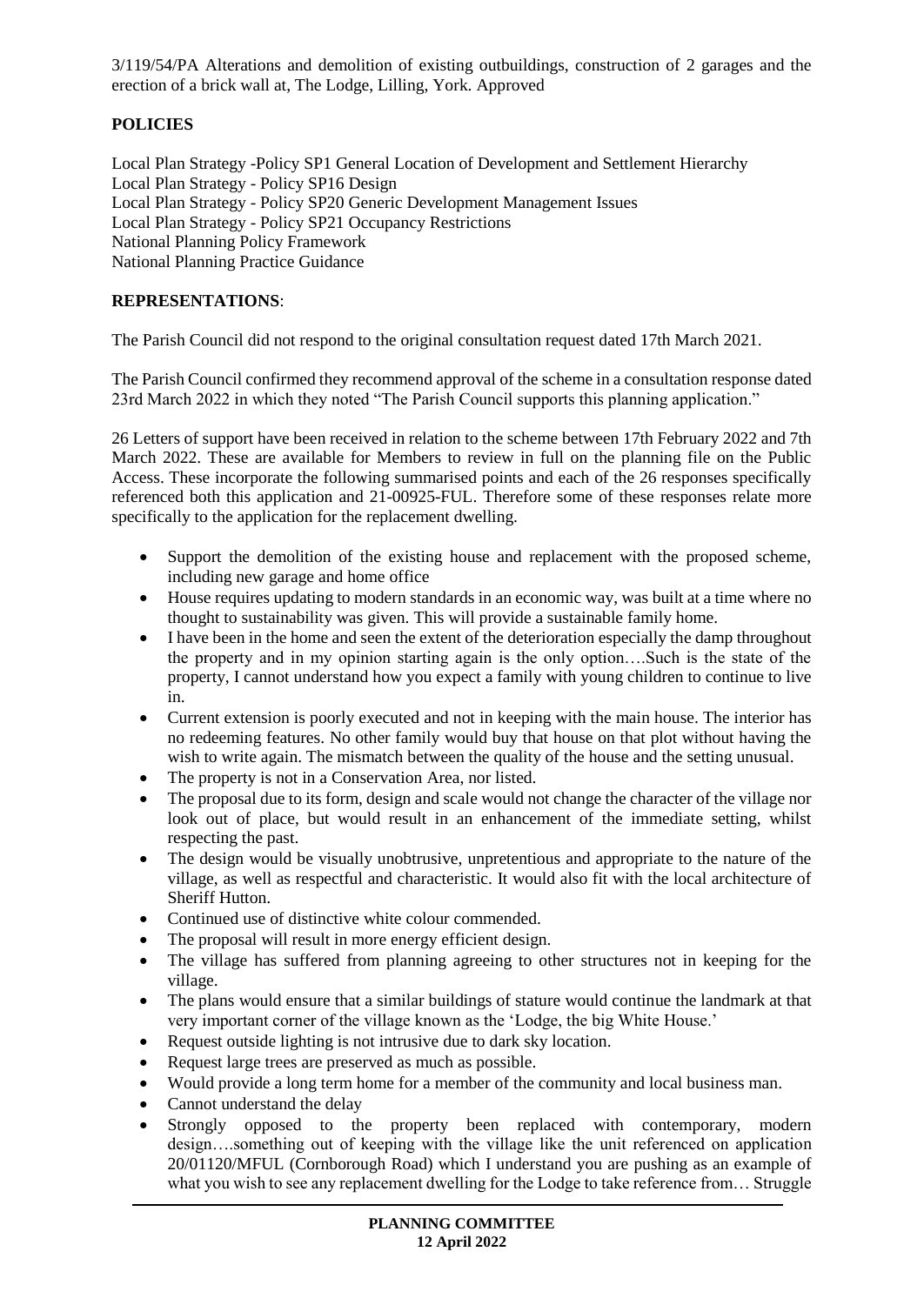to see why the Council is advocating for ultra modern architecture…(These) plans suggest an extremely modern building that looks more like industrial units than a dwelling. Whilst it might be possible to get away with that at Cornborough - where almost all of the houses are remote and screened from the road - but in Lilling this would be a totally inappropriate eyesore and completely at odds with the rest of the village.

- (Case Officer Note: The referenced Paragraph 80 application Cornborough application was discussed with the Architect and Planning Agent as a design that was reflective of high quality contemporary architecture, responsive to its surroundings. This was not recommended as a design to be simply reproduced in this location. Alternative traditional rural vernacular design was also discussed and detailed advice was provided on this also.)
- Would not support an ultra modern property within our village of older more traditional homes as it would appear out of character.
- Mr Try canvassed me prior to submitting any proposal to planning and in the proposals he has submitted has captured everything we discussed.

# **APPRAISAL:**

The main considerations within the determination of this application are:

- i. Principle of the development
- ii. Form and Character
- iii. Impact upon neighbouring amenity
- iv. Other matters, including consultation responses.
- i. Principle

The Design and Access Statement confirms "The owner's intentions are to renovate the garage and create living accommodation for the duration of the build. The gate and access closest to the property is not currently used, and will not be used in the future, with no intention of the annexe being separated from the house. "

Policy SP21 of the Ryedale Plan, Local Plan Strategy notes: "Where further residential accommodation within the curtilage of an existing dwelling is proposed to complement the existing living arrangements, such as to provide a 'granny annexe' the proposed development shall remain ancillary to the existing house and shall not be separately occupied. Accommodation that has a separate access and the ability to be fully self-contained is discouraged."

The proposed annex would incorporate approximately 86.6 square metres of usable domestic accommodation floor space at first floor level and could be entirely self-contained. It is however noted that the garage/annex would incorporate a close relationship with the host dwelling, both the current existing dwelling and that proposed (under 21-00925-FUL) would utilise this as the main area of garaging. There are two accesses to the site however due to their positioning, it is not considered likely that formal subdivision would be occur. It is Officer's view that that subject to the standard annex conditions, a proposed annex use in this location could in principle align with the spirit and requirements of Policy SP21 of the Ryedale Plan, Local Plan Strategy. However this would be subject to full assessment of the character and form of the proposed design which will be undertaken below.

The proposed home office is also considered acceptable in principle, as this would make use and retain a traditional building associated with this property. The self limiting floor space and omission of the shower room will aid in ensuring that this remains ancillary to the host dwelling.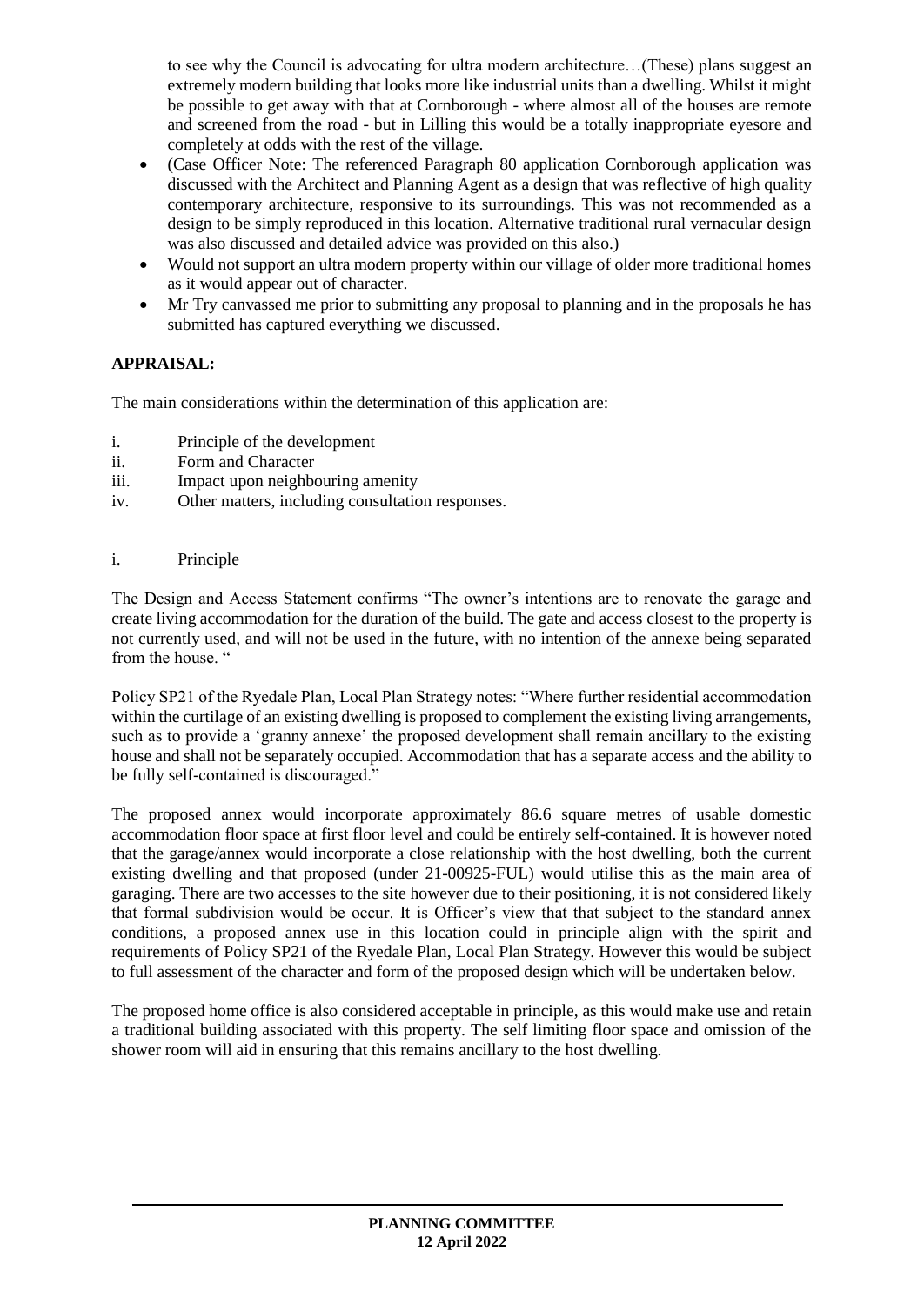### ii. Form and Character

Policy SP16 (Design) of the Ryedale Plan Local Plan Strategy notes:

*Development proposals will be expected to create high quality durable places that are accessible, well integrated with their surroundings and which:* 

- *Reinforce local distinctiveness*
- *Provide a well-connected public realm which is accessible and usable by all, safe and easily navigated*
- *Protect amenity and promote well-being*

*To reinforce local distinctiveness, the location, siting, form, layout, scale and detailed design of new development should respect the context provided by its surroundings including:* 

- *The type, texture, and colour of materials, quality and type of building techniques and elements of architectural detail*
- *Topography and landforms*
- *The grain of the settlements, influenced by street blocks, plot sizes, the orientation of buildings, boundaries, spaces between buildings and the density , size and scale of buildings.*

Policy SP20 also requires that *"New development will respect the character and context of the immediate locality and the wider landscape/townscape character in terms of physical features and the type and variety of existing uses".*

Paragraph 126 of the NPPF notes: "*The creation of high quality, beautiful and sustainable buildings and places is fundamental to what the planning and development process should achieve. Good design is a key aspect of sustainable development, creates better places in which to live and work and helps make development acceptable to communities. Being clear about design expectations, and how these will be tested, is essential for achieving this. So too is effective engagement between applicants, communities, local planning authorities and other interests throughout the process."*

Paragraph 130 of the NPPF notes. "*Planning policies and decisions should ensure that developments: a) will function well and add to the overall quality of the area, not just for the short term but over the lifetime of the development; b) are visually attractive as a result of good architecture, layout and appropriate and effective landscaping; 39 c) are sympathetic to local character and history, including the surrounding built environment and landscape setting, while not preventing or discouraging appropriate innovation or change (such as increased densities)"*

Concern was originally raised with the Planning Agent on the 4th May 2021 with the proposed scheme, most critically, the overall scale, form, massing and design of the proposed garage/annex building.

Concern was also raised that this may be of a scale that could reasonably function as a separate dwelling particularly should the ground level garage be converted. However on balance, Officers are now satisfied that this would be unlikely to be the case for the reasons outlined in Section i above. The concern over the overall scale, form and massing of the development in terms of design and the form and character of the site remain.

It was advised by the Case Officer within this email that (prior to the formal submission of 21-00925-FUL) *"If you were considering a new replacement dwelling …it may be logical to consider potentially including any necessary annexed accommodation within the footprint. You could possibly alternatively consider converting the stable to an annex and accommodating office provision within the dwelling?"*

It was also highlighted that the proportions of the proposed two storey building, including a substantial footprint and overall roof height of c6.6m would result in resulting in significant massing of development that would appear disproportionate and not subservient in comparison to the scale of the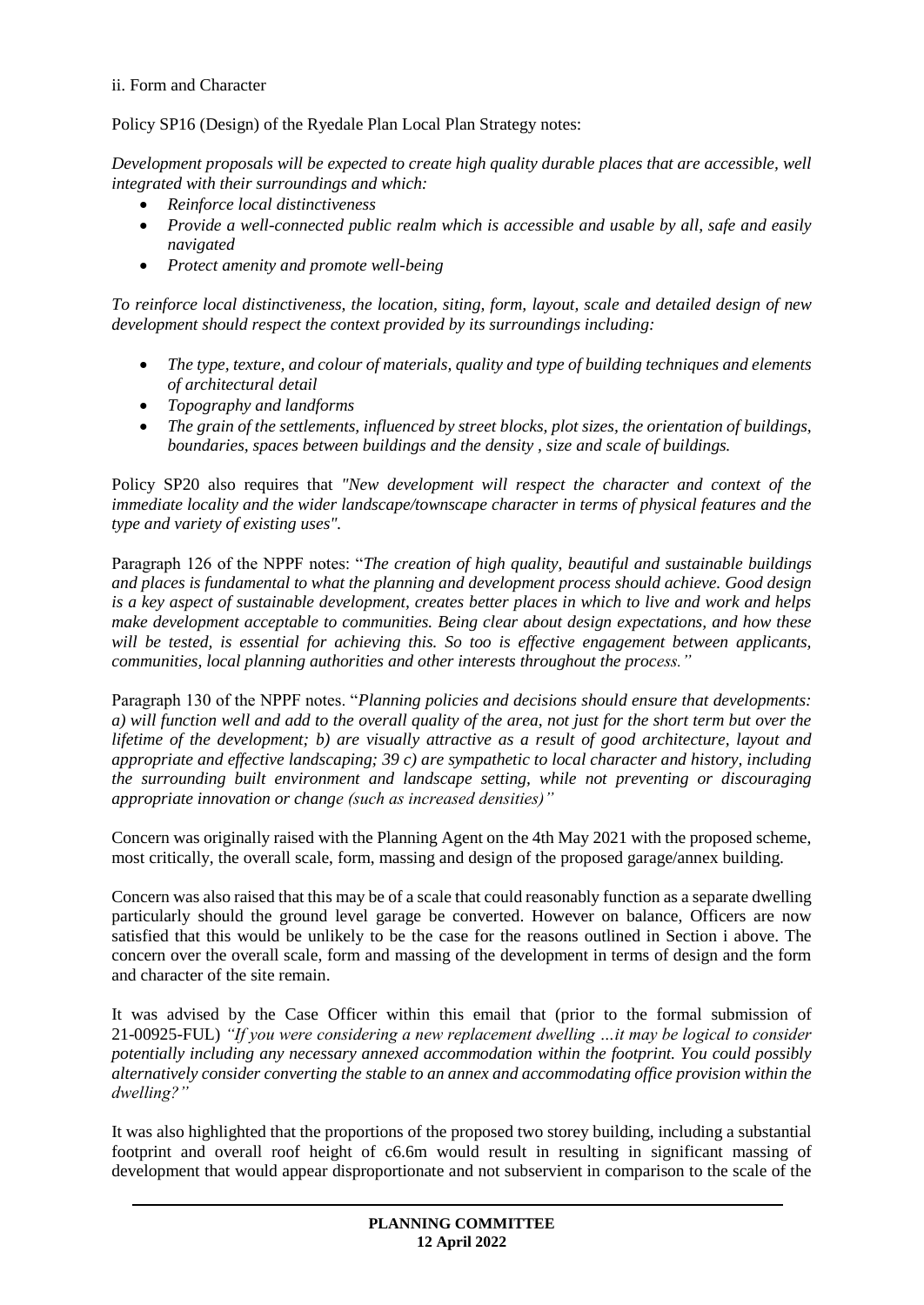overall original dwelling. It was also noted that this continues to remain a concern to Officer's whether in relation to the existing or proposed dwelling.

It was also highlighted that the proposed design failed to appear sensitive to the traditional character and form of the host dwelling, it was noted that this proposed scheme would appear very prominent in and out of character with the streetscene. It was highlighted that this is considered to be in discordance with Policy SP16 of the Ryedale Plan which notes that *"to reinforce local distinctiveness, the location, siting, form, layout, scale, and detailed design of new development should respect the context provided by its surroundings including… the density, size and scale of buildings…and elements of architectural detail."*

It was advised that the principle of annexed accommodation in this location could potentially be supported if it were of a more appropriate scale, footprint and design and the Agent was asked to reconsider this proposal.

Following these concerns amended garage/annex and home office plans were submitted on the 28th June 2021) with additional site photographs as the Agent's view was that this was *"screened significantly by the mature trees visible from Goose Track Lane."* This included the garage/annex building being reduced by c0.55 metres in width and c0.19 metres in height.

It was confirmed by the Case Officer that this had not overcome the identified issues in a response on the 5th August 2021. It was noted *"In my view the photos you have provided serve to emphasize the prominence the proposal (if enlarged in height by 2.5 metres and further increased in width as proposed) will have, particularly when considering how it would affect the setting of the original building. I appreciate there is another separate application relating to that at the moment, however whether it is this building or another, this would not represent a subservient ancillary building. I have attached a couple of my own photos from the end of April which in my view clearly illustrate its prominence within the street scene.*

*My advice in the previous email dated 4th May still remains, you may wish to consider including annexed living accommodation within the existing/proposed main dwelling or by considering a more appropriate scale, footprint and design."*

It was confirmed that the LPA would be obliged to proceed to a decision of a part refusal/part refusal.

The most recent revised plans (submitted on the 25th November 2021) on which the application is currently being considered relate to the dimensions as laid out in the proposal section, with a maximum height of 6.665 metres and a footprint of 7.988 metres x 13.5 metres. This has increased marginally in footprint and height beyond the previously submitted schemes and would now be completed in brickwork. The positioning of this proposed building has now been amended to a positioned at a greater distance from Goose Track Lane and it has been reorientated so that the principle elevation faces south east.

The positioning away from Goose Track Lane and reorientation of the dwelling would allow for a more open remaining view of the existing dwelling, which is an improvement, as is the use of brick instead of the originally proposed render.

However notwithstanding these improvements, the scale of this building and its design detailing does not relate to the traditional character, form and design of the host dwelling, or reinforce local distinctiveness, nor does it relate to contemporary high quality architecture. The scale of the building remains in design terms at odds with the host dwelling as it does not reflect the proportions of what would be expected as an ancillary building. The repositioning, whilst further away from the streetscene would not sufficiently reduce the prominence of the building so as to overcome the issues with the scale, form and design. The proposed building appears functional in form and design, with little architectural merit beyond the appropriate materials.

It is not considered that this relates to high quality design. It is also considered that this would fail to be subservient to or respect the character of the original property, in conflict with Policies SP16 (Design)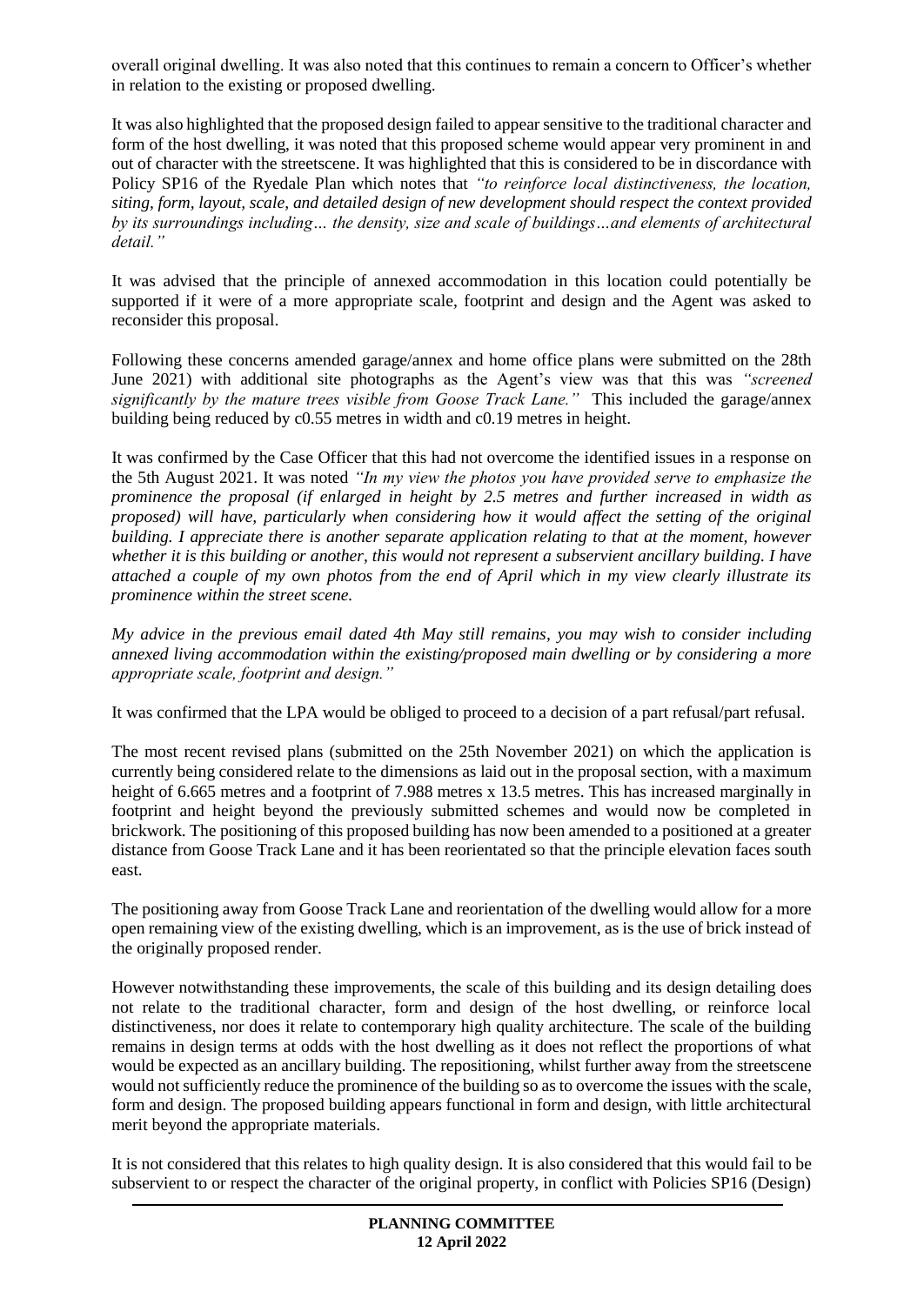and SP20 (Generic Development Management Issues) of the Ryedale Plan, Local Plan Strategy.

In an email dated 14th January 2022, the Case Officer wrote to the Agent to confirm *"I would also note that in relation to the proposal for the annex, I had sought confirmation on whether you could reconsider the height of the proposed building as had been indicated before. I note that the submitted plans incorporate its repositioning, an update to confirm brickwork and the amendment to the roof pitch. I appreciate this may make the roof appear more proportionate, but it actually has again slightly increased its overall height. Was lowering the overall height of the building – which is only a garage/plant room/lobby at ground floor level not possible?"* No specific response was received on this point.

Officers provided detailed advice on the two concurrent schemes and following this, a virtual meeting was undertaken on the 8th February 2022 with Ryedale District Council's Planning and Design Manager, the Case Officer, the Architect and the Planning Agent. The advice relating to the main dwelling (application 21-00915-FUL) was given and this is important context for this separate application under consideration.

The LPA had previously advised the Agent and Architect that they potentially gain Officer support for this replacement dwelling if they proceeded one of two ways. The first would be approaching this in design terms to achieve a scheme that better reflects the rural village context and the village's predominant built character with its strong local vernacular. The Case Officer had made reference to the Council's Rural Design Guide to try and assist in this matter. The discussed alternative to this would be a very high quality contemporary design approach and it was confirmed In our view the current scheme would not accord with either of these two approaches. The LPA Officers then during this meeting noted that whichever way the Applicant chose to proceed, the garage/annex building should take its design cues from that approach. Discussions around attached designs occurred, including stepped down outrigger style elements.

Following this meeting, the Agent and Architect sought input on an alternative Georgian/Victorian Style scheme for the replacement dwelling. This was positively received following further input from the Council's Building Conservation Officer. It was latterly confirmed that the Agent/Architect wished to proceed with the present scheme for both the dwelling and the garage/annex building.

The Case Officer responded on the 17th February to note the following on this alternative scheme *"I think this indicated design would present a positive potential way forward in terms of design and in principle, subject to final plans, scale, positioning and detailing, we could be broadly supportive of a scheme with this form. It presents a higher status building, which would be commensurate with the plot and it would incorporate Georgian and Victorian style elements, appearing to present a building that has evolved over time, with the benefits of a classic design.* 

*However, in terms of render, which could be acceptable in principle, I think we would encourage you to move away from a stark white render in this location and opt for a more muted, tonal colour. We can provide advice on this at a later point. Imperatively, as we discussed in the meeting, the detailing will be of critical importance, particularly windows and other openings. Careful consideration will also need to be given to an appropriately designed annex/garage building to accord with this alternative design approach."*

On Friday 11th March the Planning Agent representing the Applicant confirmed that they wished this to proceed to Planning Committee with the current plans.

Consequently, it remains our view that a high quality scheme for the garage/office building has not been submitted. Therefore, whilst the principle of annexed accommodation in this location can be supported, the present scheme is not considered to meet with the design requirements of Policies SP16 or SP20 of the Ryedale Plan, Local Plan Strategy, nor the NPPF.

It is considered that the revised home office plans are acceptable and can be supported in terms of form and design.